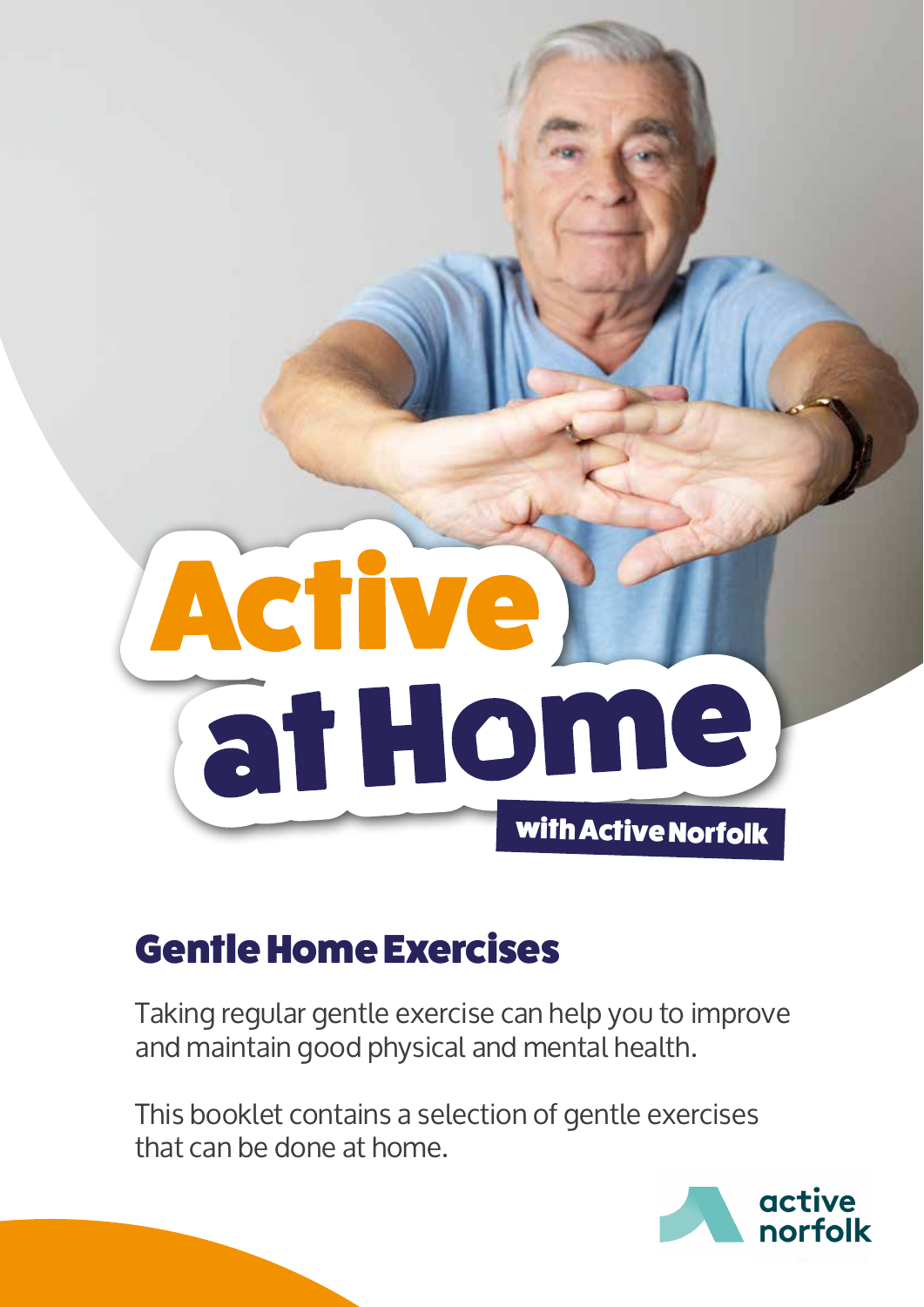# Reasons to get active

Gentle exercises and activities that get your body moving will help to improve your strength, balance, flexibility and coordination.

These can all help keep you able to do your daily activities and reduce the risk of injury, help manage chronic pain, and help improve your wellbeing, too.

# **Contents**

- **03** Sitting exercises
- **06** Strength exercises
- **09** Balance exercises
- **11** Flexibility exercises
- **13** Getting started with the resistance band and warm up exercises
- **14** Arm exercises
- **17** Leg exercises
- **18** Cardio exercises
- **19** Cool down

## Getting started with this booklet

The first section includes gentle exercises that were designed by NHS Choices. They are intended for older adults and are suitable for anyone who doesn't take regular exercise.

With easy-to-follow instructions, these exercises provide a gentle introduction to exercise you can do at home, without any special equipment required.

You can find more information on the exercises contained in this booklet, and additional exercises, at **www.nhs.uk**

## Taking it further

When you're comfortable doing the gentle exercises, try moving on to the resistance band exercises.

**Don't forget to do the warm up and cool down exercises, too!**

## Before you begin

For the exercises that require a chair, choose one that is stable, solid and without wheels. You should be able to sit with feet flat on the floor and knees bent at right angles. Avoid chairs with arms as this will restrict your movement.

Wear loose, comfortable clothing, and keep some water handy.

Try to do these exercises at least twice a week. Build up slowly and aim to increase the repetitions of each exercise over time.



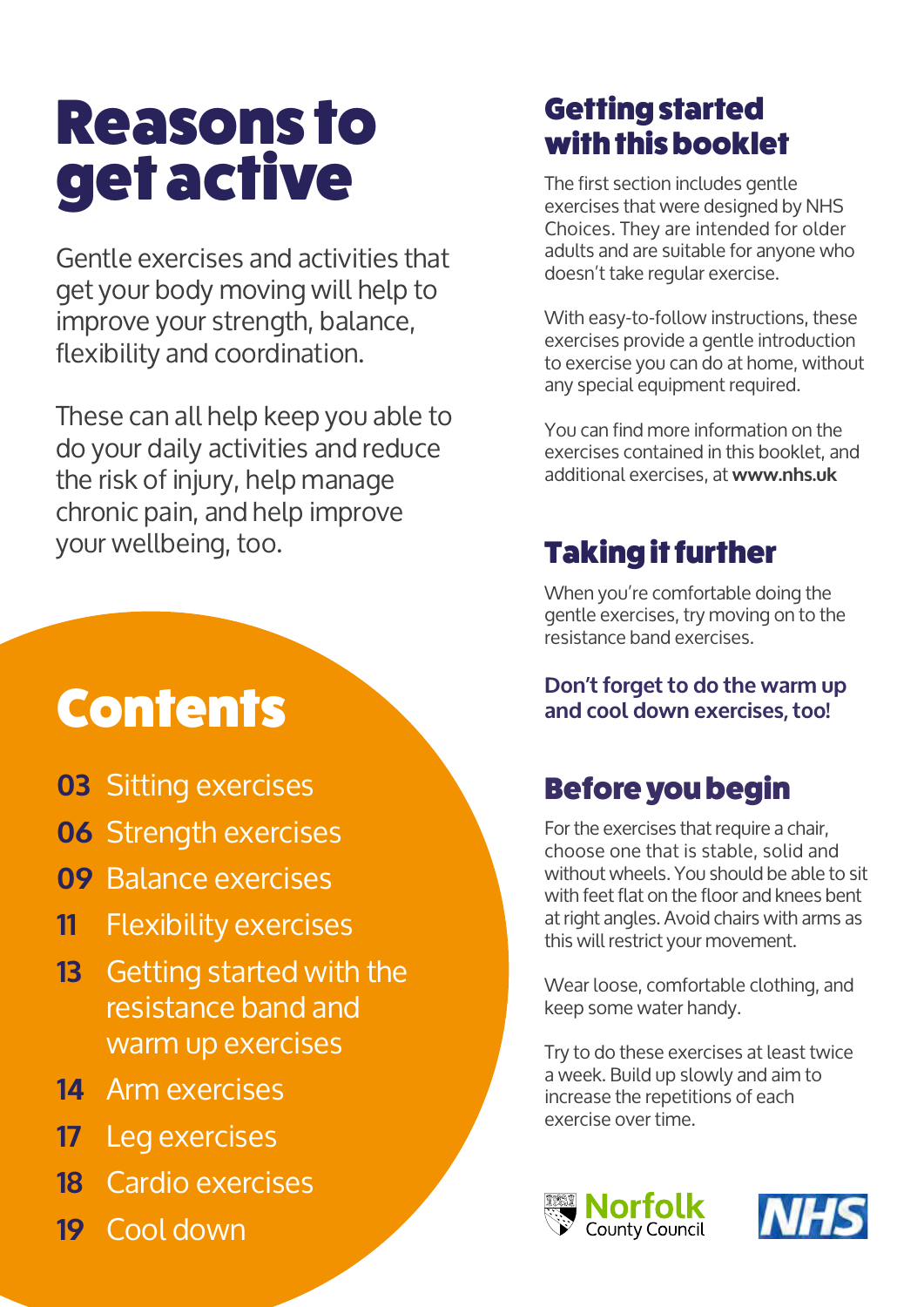# Sitting Exercises



## Chest Stretch



#### **This stretch is good for posture.**

- A Sit upright and away from the back of the chair. Pull your shoulders back and down. Extend arms out to the side.
- B Gently push your chest forwards and up until you feel a stretch across your chest.

**Hold for five to 10 seconds and repeat five times.**

#### Upper Body Twist



#### **This will develop and maintain flexibility in the upper back.**

- A Sit upright with feet flat on the floor, cross your arms and reach for your shoulders.
- **B** Without moving your hips, turn your upper body to the left as far as is comfortable.

**Hold for five seconds. Repeat going right. Do five of each.**

## Hip Marching



#### **This will strengthen hips and thighs and improve flexibility.**

- A Sit upright and away from the back of the chair. Hold on to the sides of the chair.
- B Lift your left leg, with your knee bent, as far as is comfortable. Place foot down with control.

**Repeat with the opposite leg. Do five lifts with each leg.**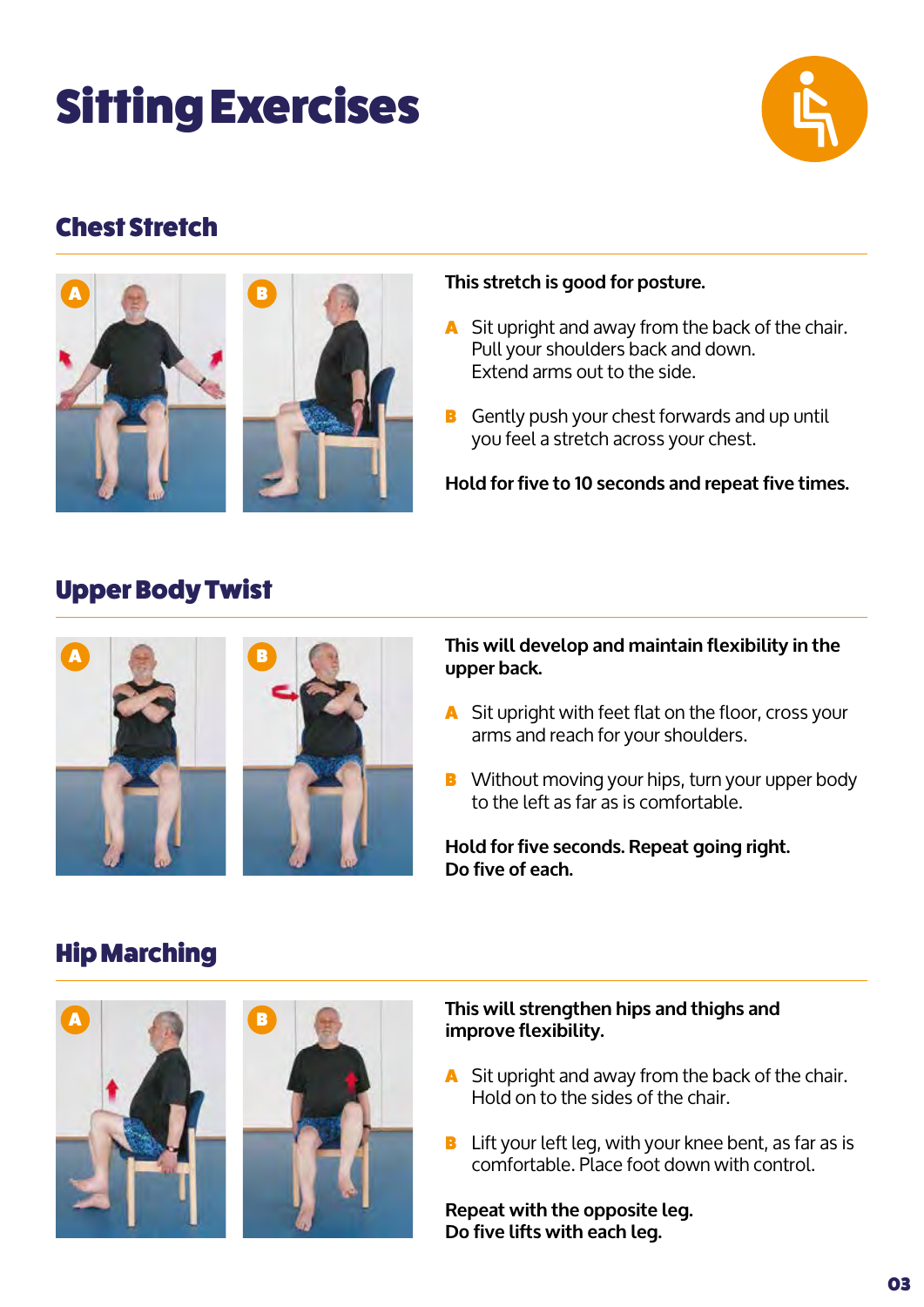

#### Ankle Stretch



#### **This will improve ankle flexibility and reduce blood clot risk.**

- A Sit upright, hold on to the side of the chair and straighten your left leg with your foot off the floor.
- B With leg straight and raised, point your toes away from you.
- C Point toes back towards you.

**Try two sets of five stretches with each foot.**

#### Arm Raises



#### **This builds shoulder strength.**

- A Sit upright, arms by your sides.
- B With palms forwards, raise both arms out and to the side and up as far as is comfortable. Then return.
- C Keep your shoulders down and arms straight throughout.

**Breathe out as you raise your arms and breathe in as you lower them. Repeat five times.**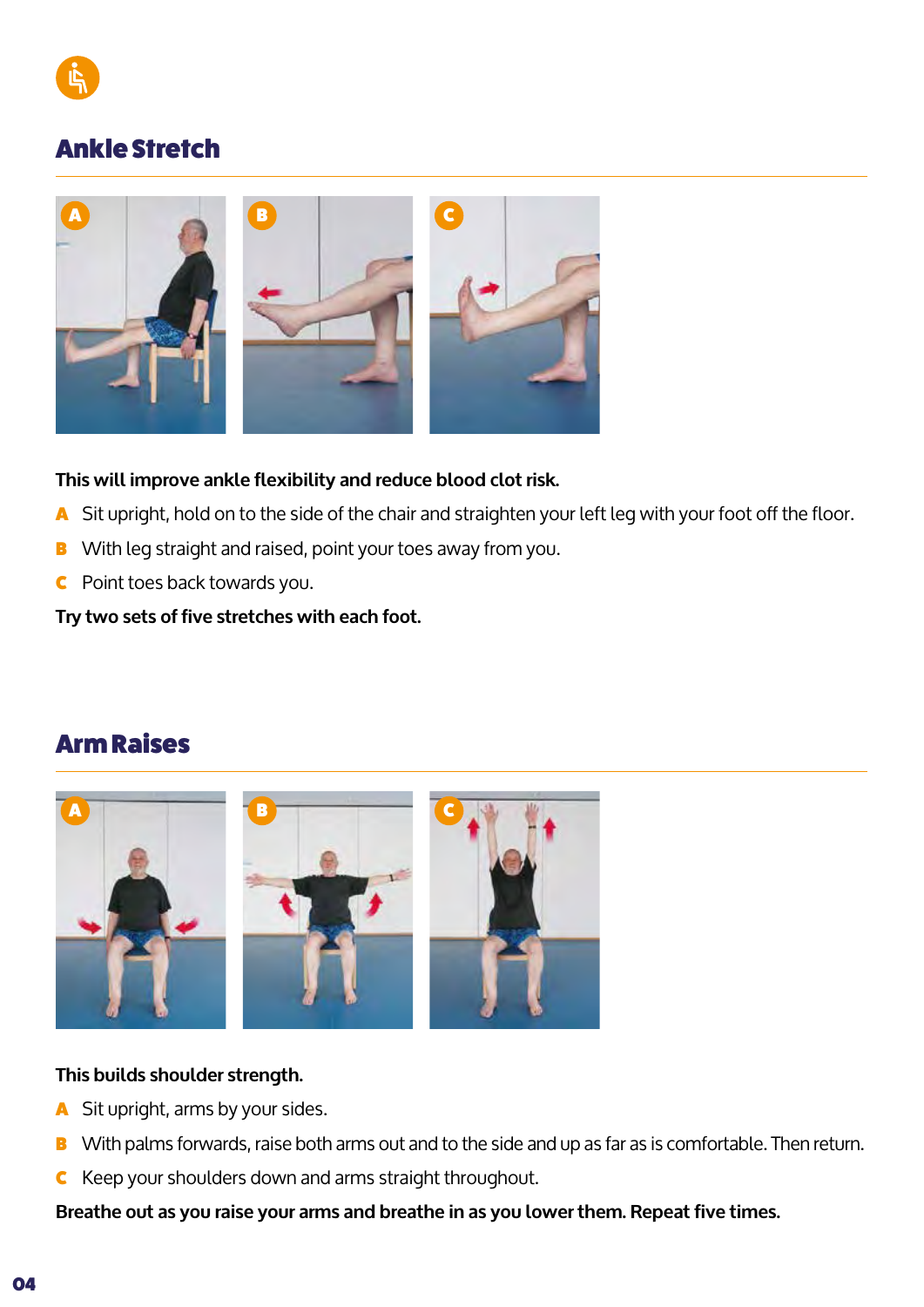#### Neck Rotation



#### **This stretch is good for improving neck mobility and flexibility.**

- A Sit upright with shoulders down. Look straight ahead.
- B Slowly turn your head towards your left shoulder as far as is comfortable. Hold for five seconds and return to starting position.
- C Repeat going right.

**Do three rotations on each side.**

#### Neck Stretch





#### **This stretch is good for loosening tight neck muscles.**

- A Sitting upright, look straight ahead and hold your left shoulder down with your right hand.
- **B** Slowly tilt your head to the right while holding your shoulder down. Repeat on the opposite side.

**Hold each stretch for five seconds and repeat three times on each side.**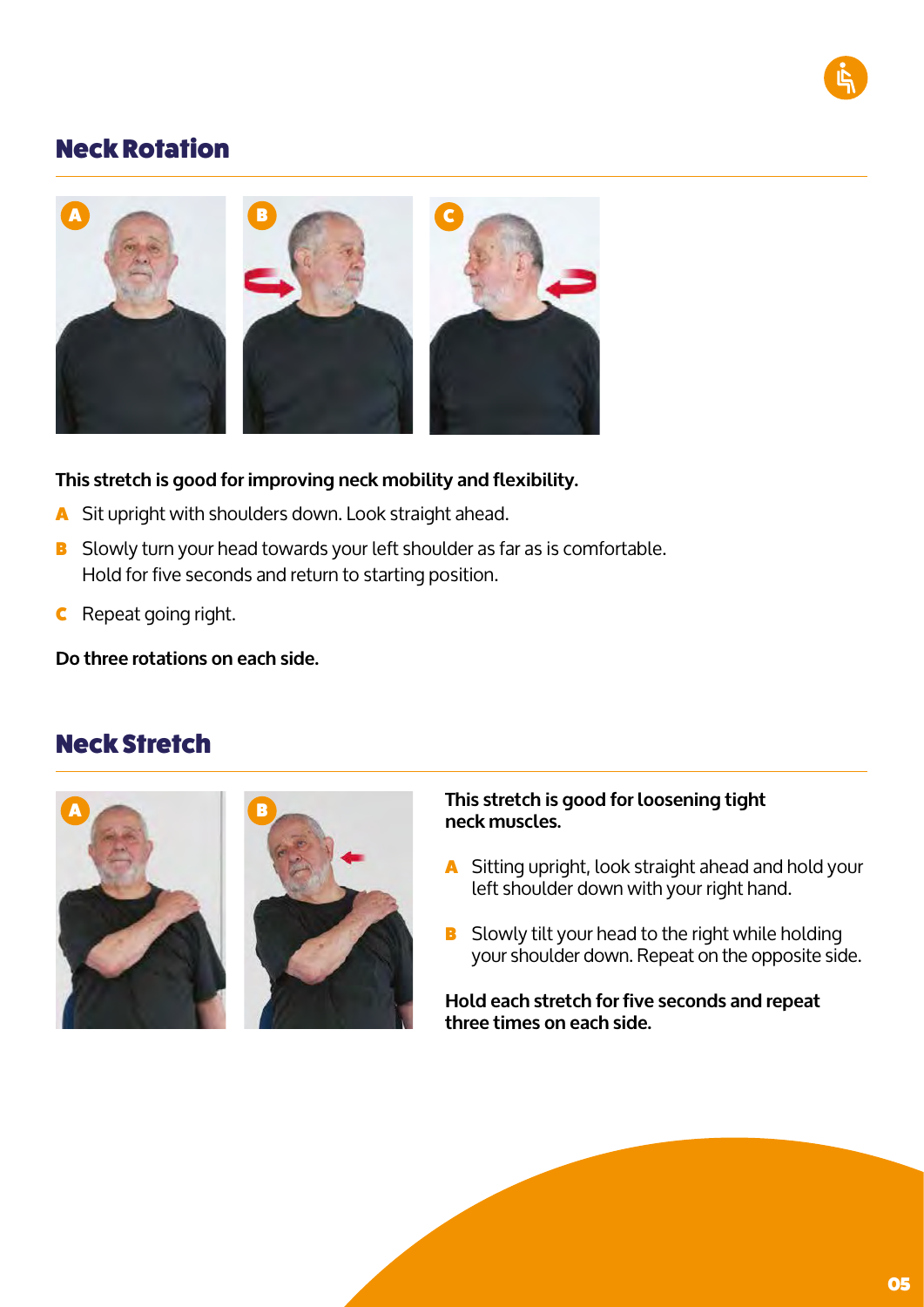# Strength Exercises



## Sit to Stand



#### **This is good for leg strength.**

- A Sit on the edge of the chair, feet hip-width apart. Lean slightly forwards.
- B Stand up slowly, using your legs, not arms. Keep looking forwards, not down.
- **C** Stand upright before slowly sitting down, bottom-first.

**Aim for five repetitions - the slower the better.**

## Mini Squats



- A Rest your hands on the back of the chair for stability and stand with your feet hip-width apart.
- B Slowly bend your knees as far as is comfortable, keeping them facing forwards. Aim to get them over your big toe. Keep your back straight at all times.
- C Gently come up to standing, squeezing your buttocks as you do.

#### **Repeat five times.**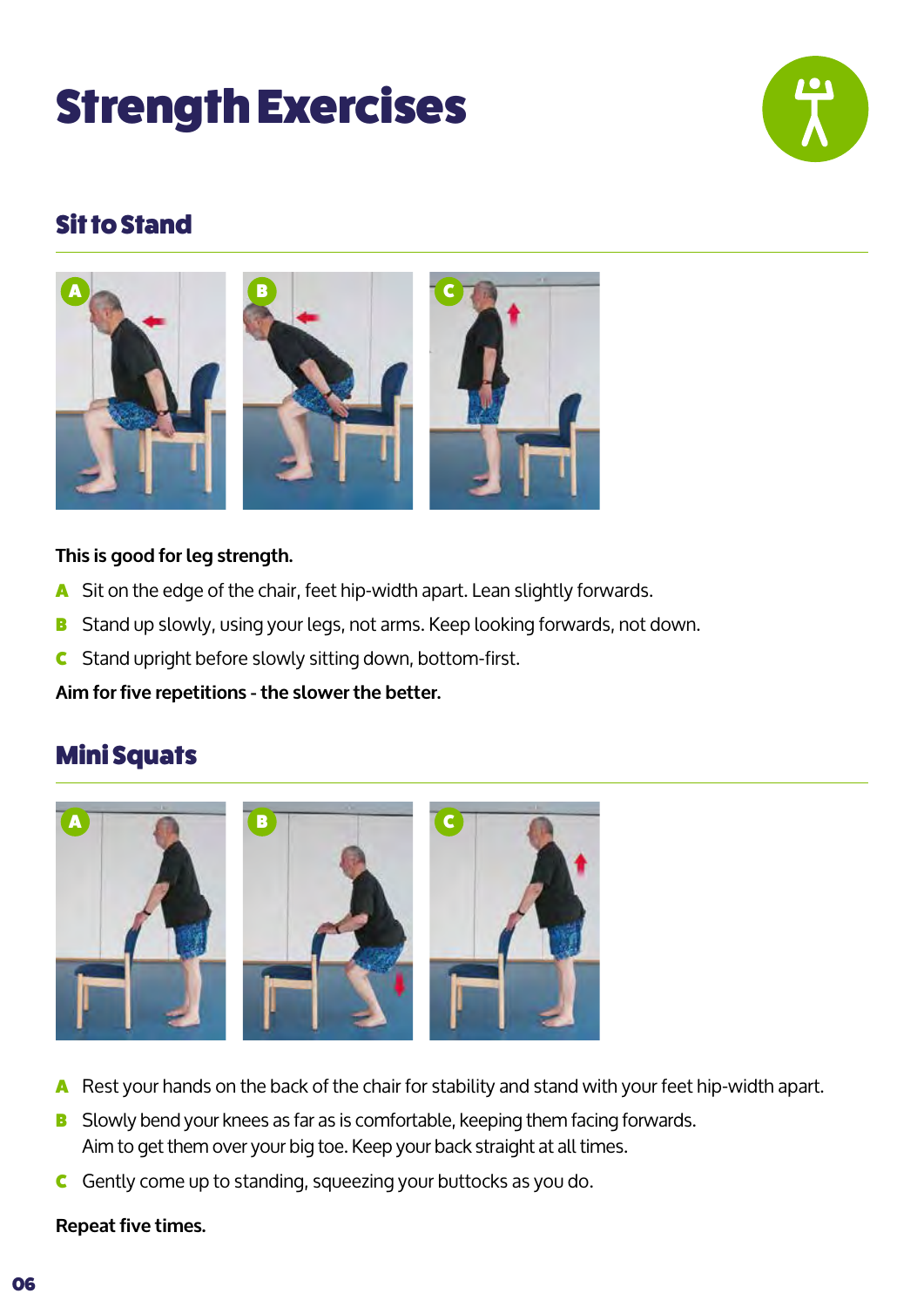## Calf Raises





#### **This stretch is good for posture.**

- A Rest your hands on the back of a chair for stability.
- B Lift both heels off the floor as far as is comfortable. The movement should be slow and controlled.

**Repeat five times. For more of a challenge, perform this exercise without support.**

## Sideways Leg Lift



- A Rest your hands on the back of a chair for stability.
- B Raise your left leg to the side as far as is comfortable, keeping your back and hips straight. Avoid tilting to the right.
- **C** Return to the starting position.
- **D** Now raise your right leg to the side as far as possible.

**Raise and lower each leg five times.**

## Leg Extension



- A Rest your hands on the back of a chair for stability.
- B Standing upright, raise your left leg backwards, keeping it straight. Avoid arching your back as you take your leg back. You should feel the effort in the back of your thigh and bottom. Repeat with the other leg.

**Hold the lift for up to five seconds and repeat five times with each leg.**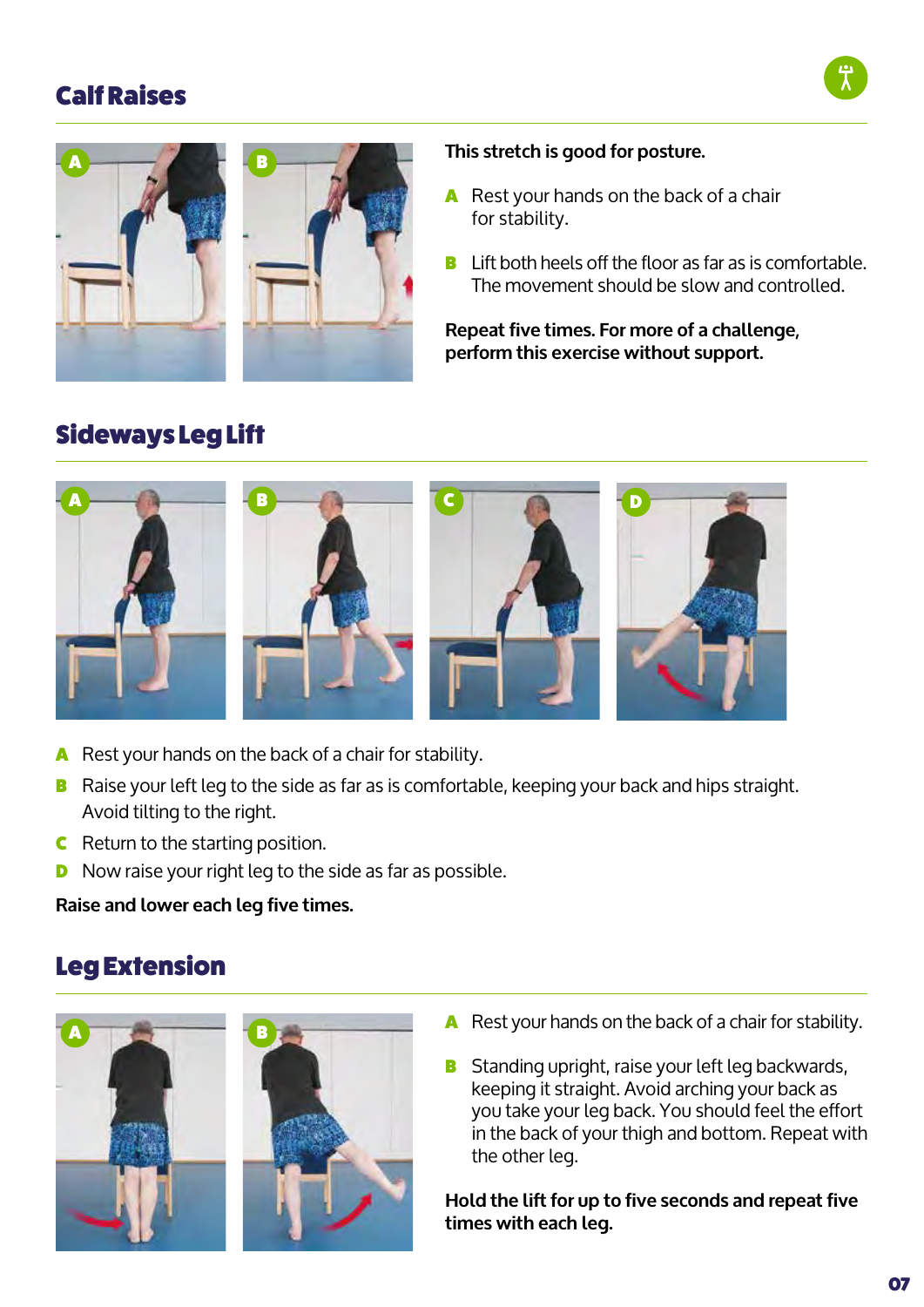

#### Wall Press Up



#### **This is good for leg strength.**

- A Stand at arm's length from the wall. Place your hands flat against the wall, at chest level, with fingers pointing upwards.
- B With back straight, slowly bend your arms, keeping elbows by your side. Aim to close the gap between you and the wall as much as you can.
- **C** Slowly return to the start.

**Attempt three sets of 5–10 repetitions.**

## Bicep Curls



- A Hold a pair of light weights (filled water bottles will do) and stand with your feet hip-width apart.
- B Keeping your arms by your side, slowly bend them until the weight in your hand reaches your shoulder.
- **C** Lower again slowly.

**This can also be carried out while sitting. Attempt three sets of five curls with each arm.**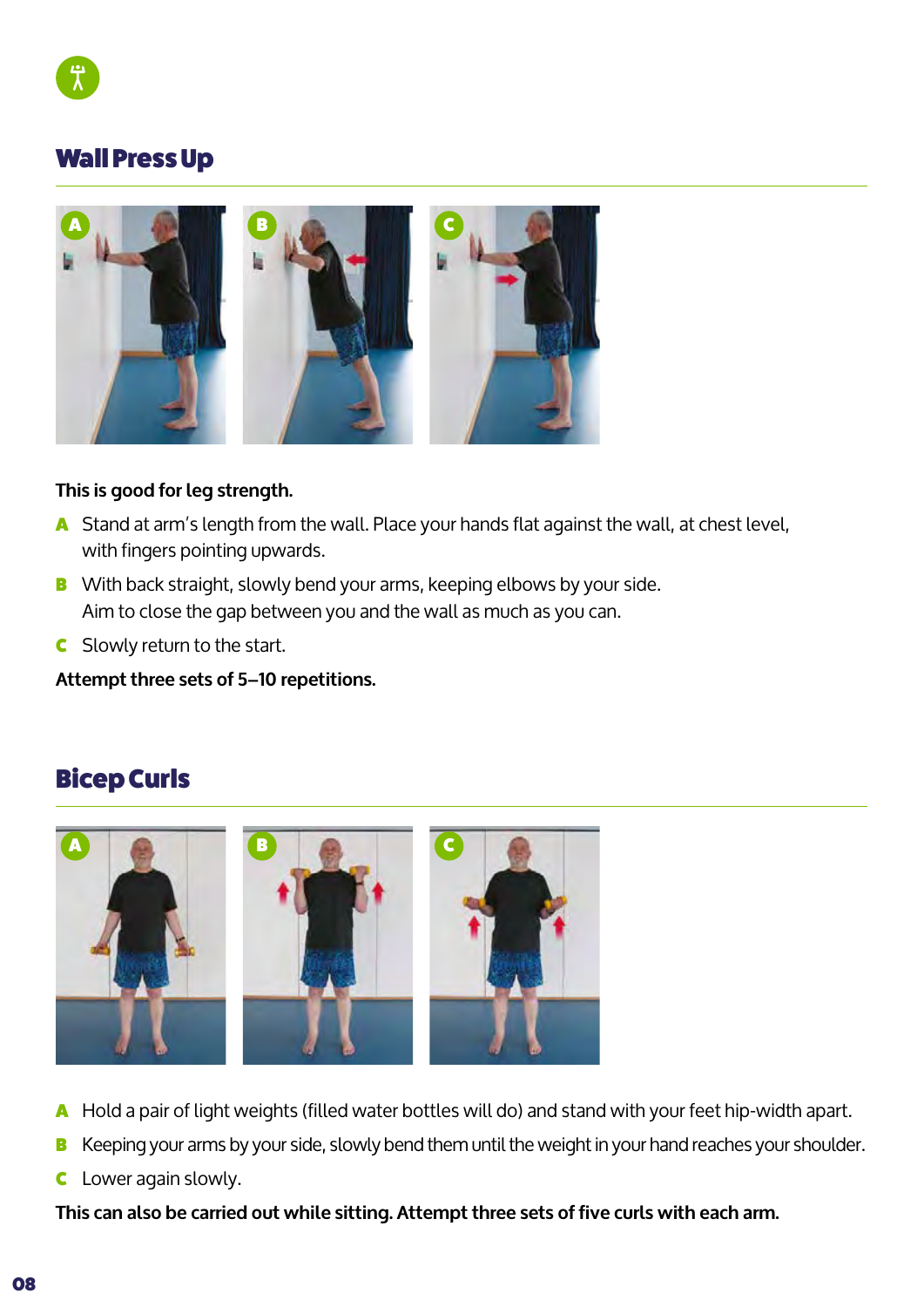# Balance Exercises



## Sideways Walking



- A Stand with your feet together, knees slightly bent.
- B Step sideways in a slow and controlled manner, moving one foot to the side first.
- **C** Move the other to join it.

**Avoid dropping your hips as you step. Perform 10 steps each way or step from one side of the room to the other.**

## Simple Grapevine



**This involves walking sideways by crossing one foot over the other.**

- A Start by crossing your right foot over your left.
- **B** Bring your left foot to join it.

**Attempt five cross steps on each side. If necessary, put your fingers against a wall for stability.** 

**The smaller the step, the more you work on your balance.**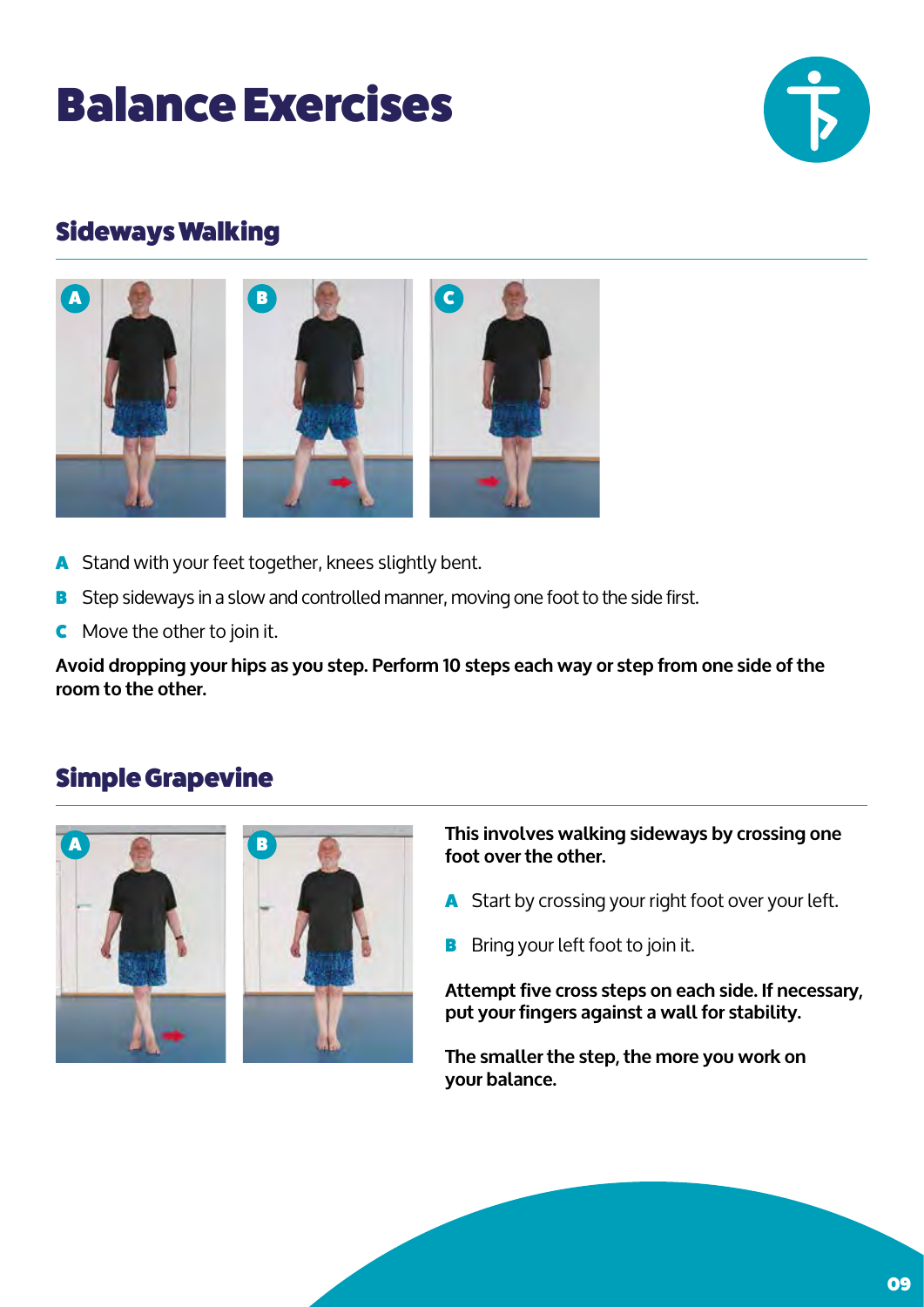#### Heel to Toe Walk



- A Standing upright, place your right heel on the floor directly in front of your left toe.
- **B** Then do the same with your left heel. Make sure you keep looking forwards at all times.

**If necessary, put your fingers against a wall for stability. Try to perform at least five steps. As you progress, move away from the wall.**

## One Leg Stand



- A Start by standing facing the wall, with arms outstretched and your fingertips touching the wall.
- **B** Lift your left leg, keep your hips level and keep a slight bend in the opposite leg. Gently place your foot back on the floor.

**Hold the lift for five to 10 seconds and perform three on each side.**

## Step Up



#### **Use a step, preferably with a railing or near a wall to use as support.**

- A Step up with your right leg.
- **B** Bring your left leg up to join it.
- C Step down again and return to the start position.

**The key for building balance is to step up and down slowly and in a controlled manner. Perform up to five steps with each leg.**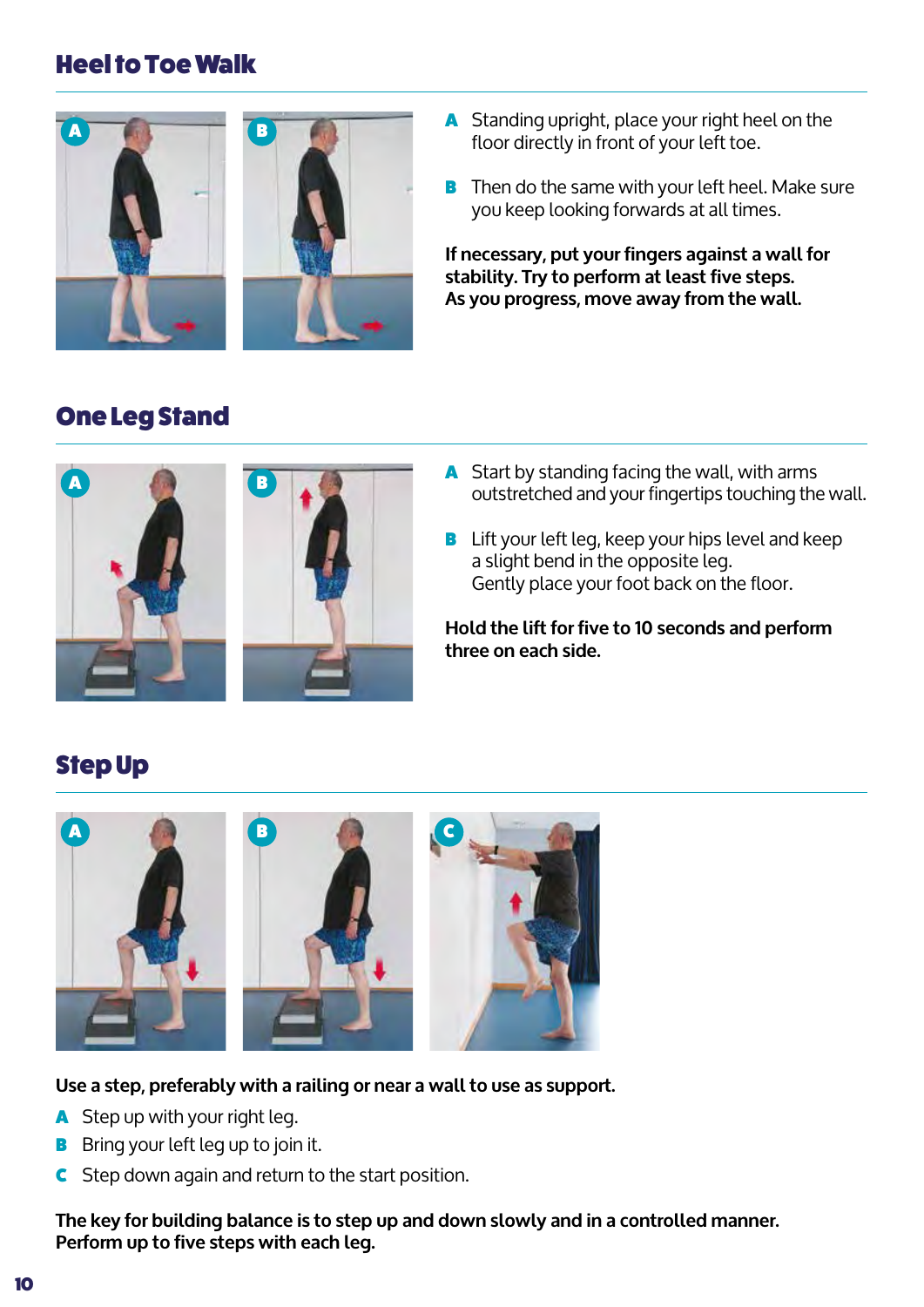# Flexibility Exercises



## Neck Rotation



#### **This stretch is good for improving neck mobility and flexibility.**

- A Sit upright with shoulders down. Look straight ahead.
- B Slowly turn your head towards your left shoulder as far as is comfortable. Hold for five seconds and return to starting position.
- C Repeat going right.

**Do three rotations on each side.**

#### Neck Stretch



#### **This stretch is good for loosening tight neck muscles.**

- A Sitting upright, look straight ahead and hold your left shoulder down with your right hand.
- **B** Slowly tilt your head to the right while holding your shoulder down. Repeat on the opposite side.

**Hold each stretch for five seconds and repeat three times on each side.**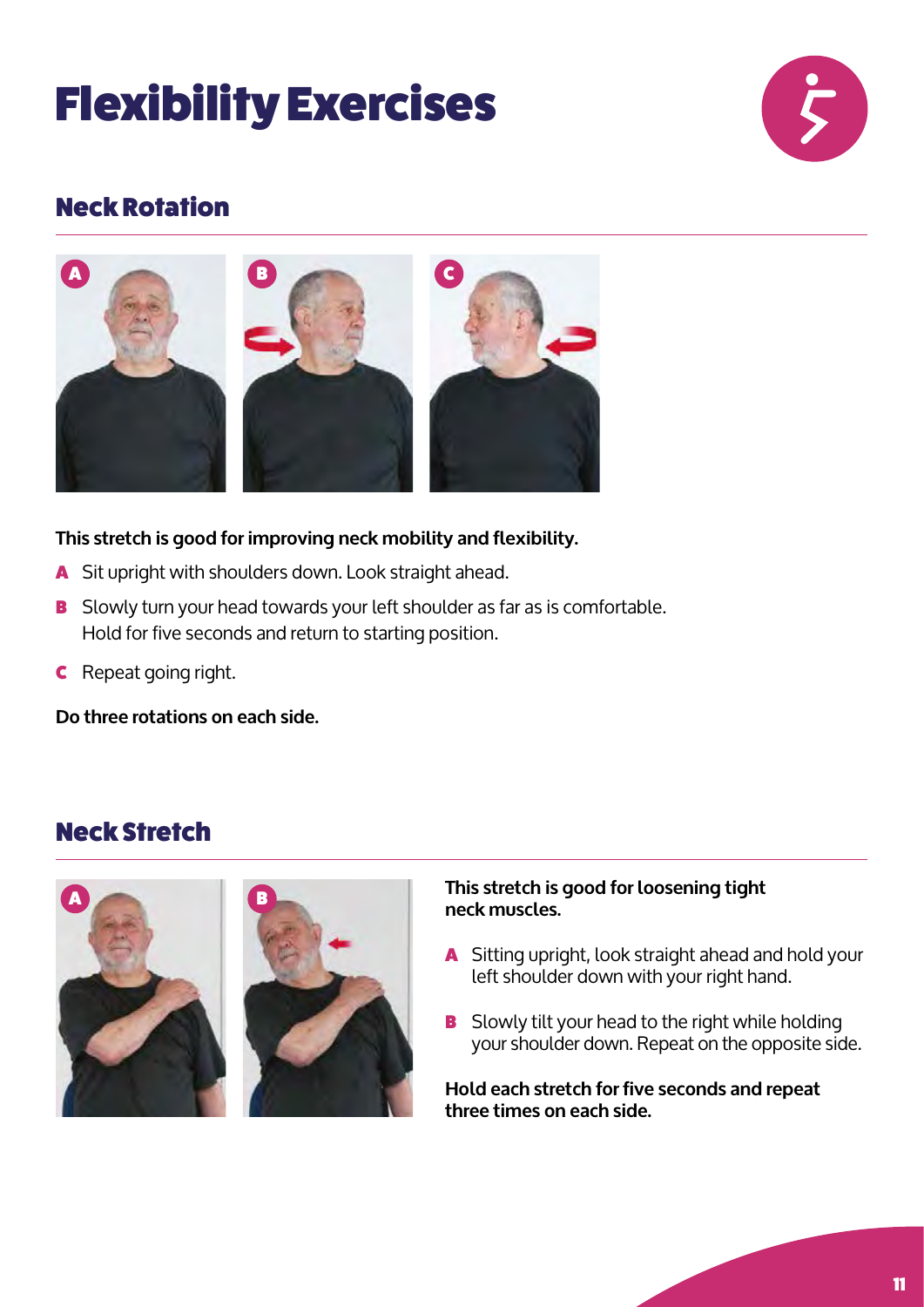

#### Sideways Bend



- A Stand upright with your feet hip-width apart and arms by your sides.
- B Slide your left arm down your side as far as is comfortable. As you lower your arm, you should feel a stretch on the opposite hip.
- **C** Repeat with your right arm down your right side.

**Hold each stretch for two seconds and perform three on each side.**

## Calf Stretch





- A Place your hands against a wall for stability. Bend the right leg and step the left leg back at least a foot's distance, keeping it straight. Both feet should be flat on the floor.
- **B** The left calf muscle is stretched by keeping the left leg as straight as possible and the left heel on the floor.

**Repeat with the opposite leg and perform three on each side.**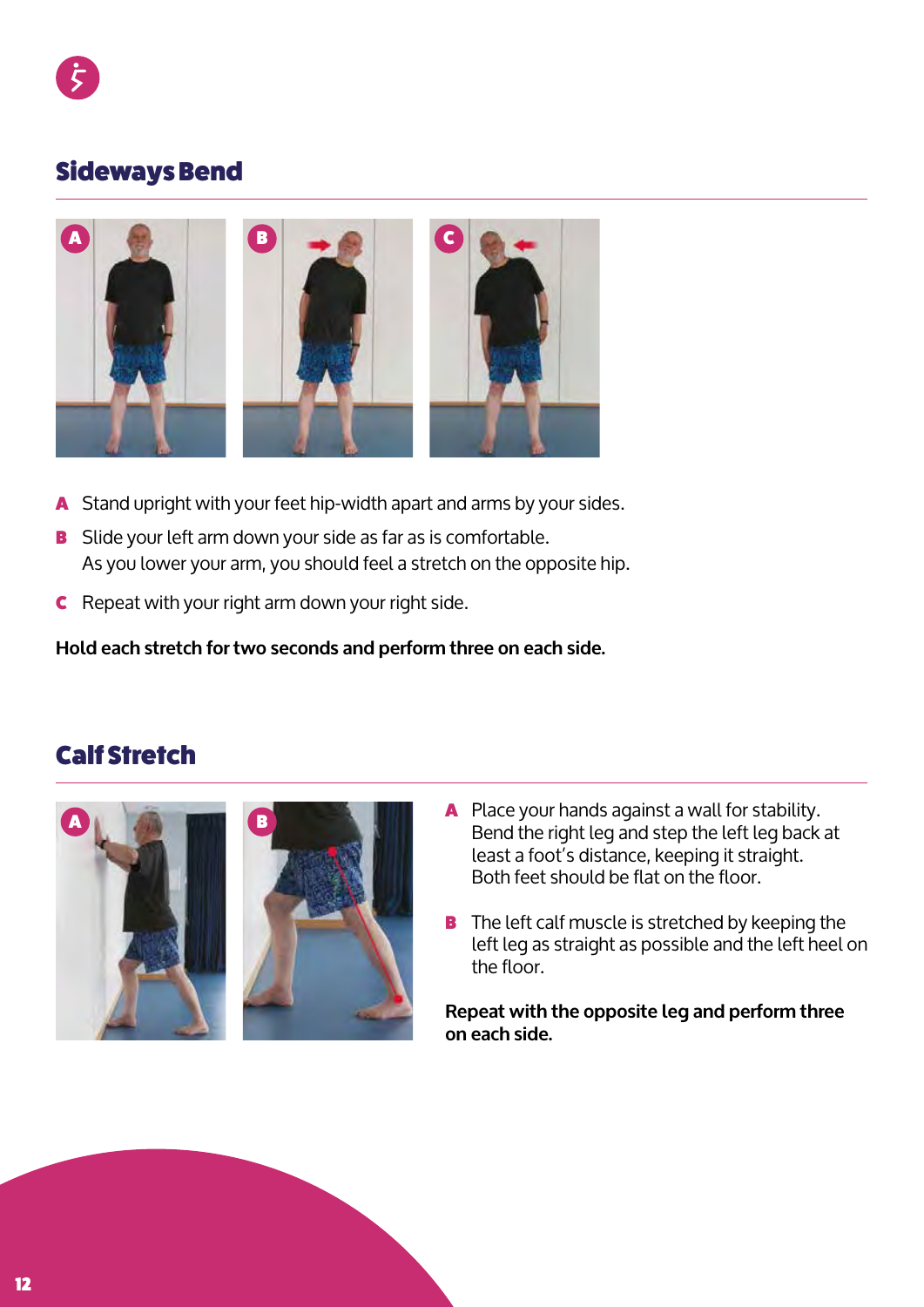# Home Exercise using a Resistance Band

Once you're comfortable doing the gentle exercises in the first part of the book, try taking it further with a resistance band.

If you don't have a resistance band, you can still follow along with the exercises, using a bottle of water or a tin of beans to help build up your strength.



The following exercises were designed by Broadly Active, the exercise referral scheme that delivers exercise programmes prescribed by healthcare professionals to patients living with mental and physical health conditions.

## Warm Up

Always ensure that you do a warm up to prepare your body for an exercise session. **Do each of these moves for 15-20 seconds:**

- March on the spot
- Take a step to the side and back, alternating sides
- Kick your heels out behind you, one at a time
- March on the spot with high knees
- Dig one heel at a time in front of you while curling your arms up to your shoulders
- March on the spot and do shoulder rolls
- Hold on to something for balance and swing one leg at a time back and forth
- Hold on to something for balance and perform ankle rolls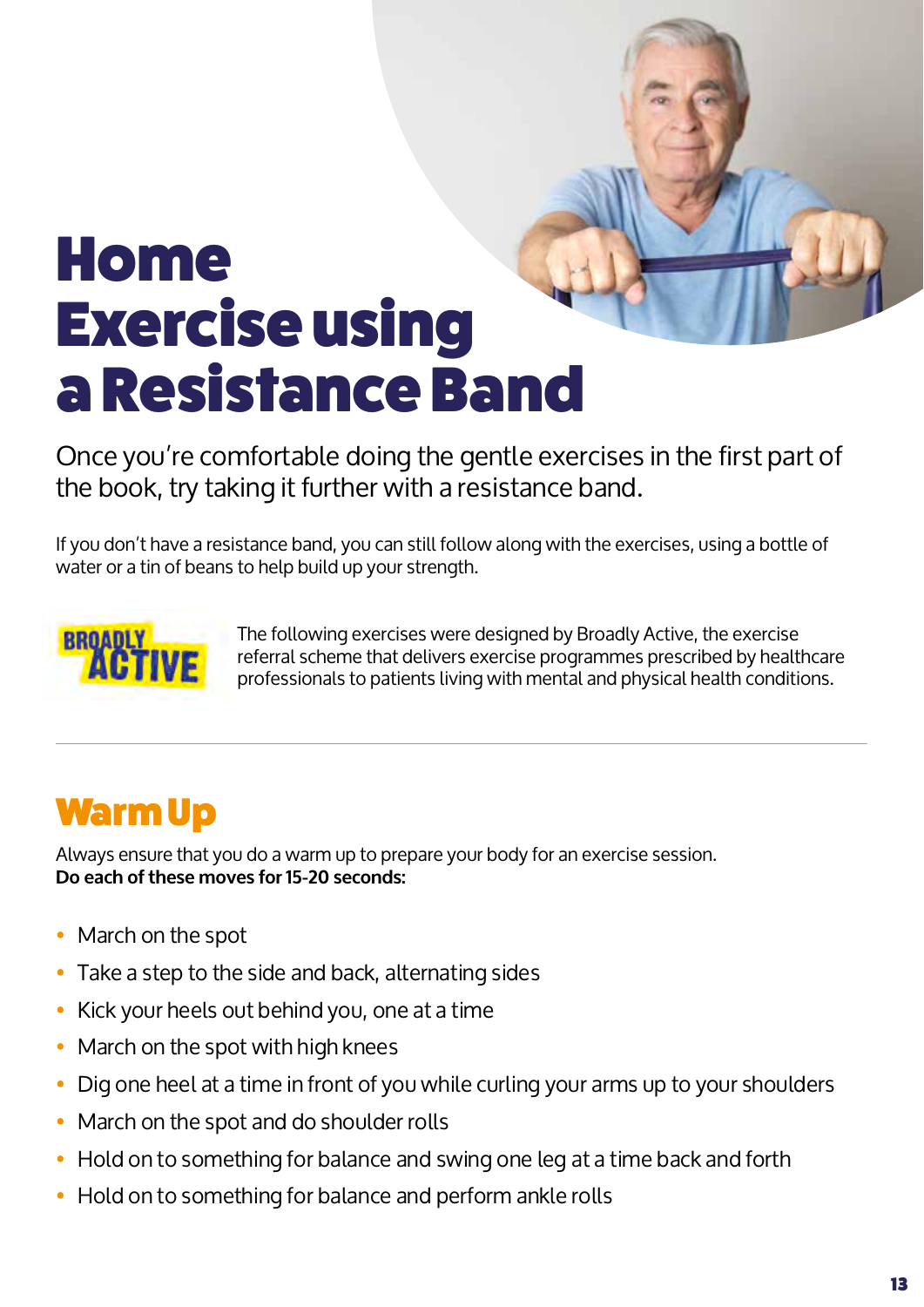# Getting Started



Once you're warmed up, choose two of the following exercises in each area (arms, legs, or cardio) and complete the exercises for one minute, or perform 12-15 repetitions of each exercise.

## Arm Exercises with Resistance Band

**Adaptation** for all resistance band exercises: perform movement without using the resistance band. **Progression** for all resistance band exercises:

- Hold your hands closer together on the resistance band to create more resistance.
- If you have any hand weights or cans of beans etc at home, you could perform this exercise using these instead of the band.

## Bicep Curl



- A Sitting on a chair or standing, place both your feet on the middle of the resistance band and hold each end of the band with your hands down by your sides.
- Keep your elbows into your sides, curl your hands/arms up into your chest, then return to your starting position.

## Triceps Kickback



- A Standing, place both feet in the middle of the resistance band and hold on to each end of it with both hands.
- B Raise one arm behind you straight at a time, only going as far as you feel comfortable.

**Slowly and controlled bring your arm back down by your side, repeat on the other side.**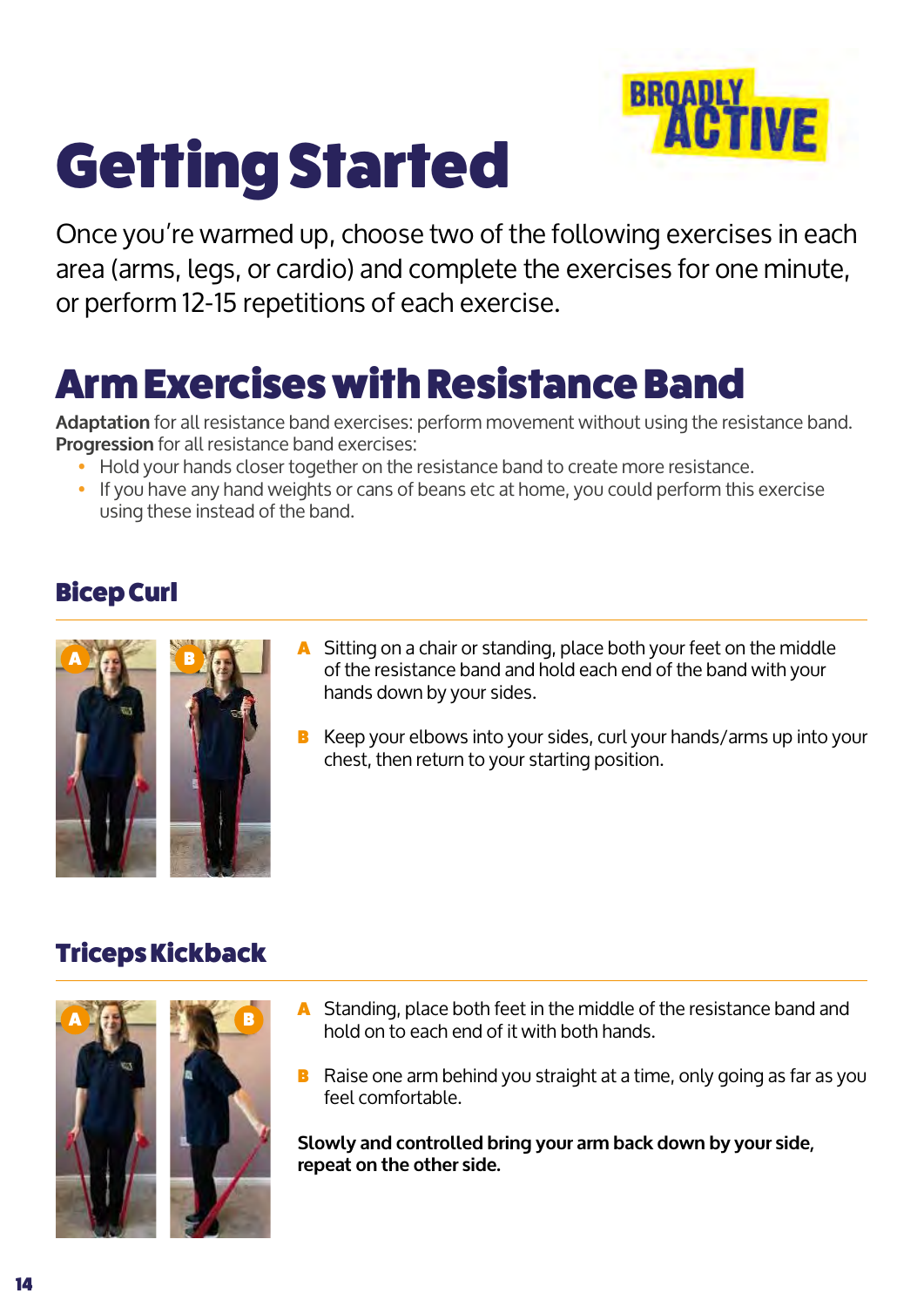#### Chest Expansion



- A Hold the resistance band roughly shoulder width apart.
- B Slowly take your arms straight out to both sides of your body simultaneously.
- **C** Slowly and in a controlled way bring your arms back into the centre of your body.

#### Chest Press



- A Wrap the band behind you, making sure it is around the middle of your back (in line with a bra strap or underneath your shoulder blades).
- B Push your arms up and out away from your body in front, fully straightening your arms.

#### Lateral Raise





- A Standing, place both feet on the middle of the resistance band and hold each end of it with your hands.
- **B** Raise both arms to the side, until they reach shoulder height, then return to your starting position.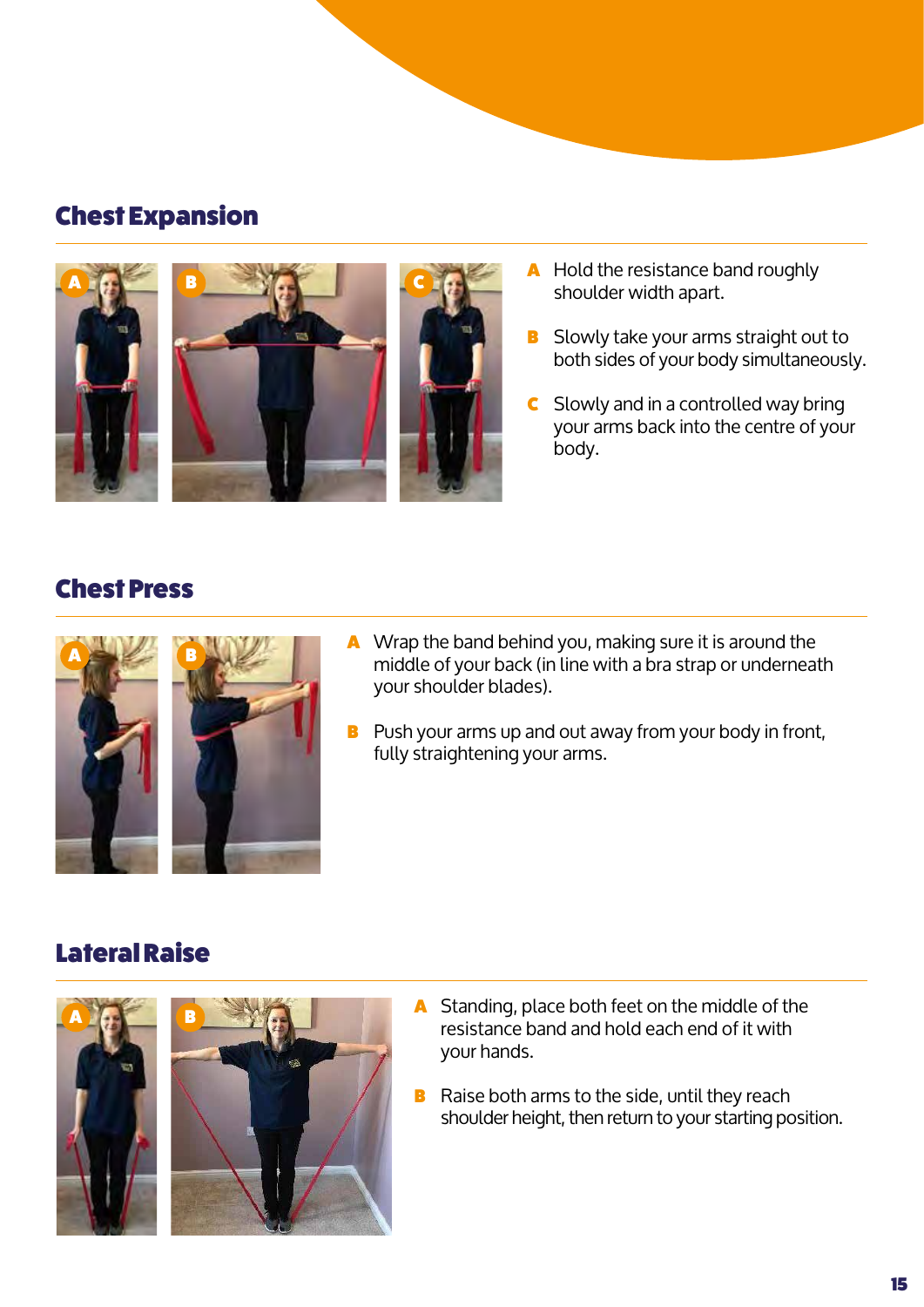#### Arm Exercises with Resistance Band

#### Front Raise



- A Standing, place both feet on the middle of the resistance band.
- B Holding each end of the resistance band, raise one arm at a time straight in front of you, so that your arm is parallel to the floor. Keep your palms facing down.

**DO NOT RAISE ABOVE SHOULDER LEVEL.**

#### Double Press



- A Hold the resistance band shoulder-width apart.
- **B** Pull the resistance band in a diagonal motion with your arms fully straightened.
- **C** Slowly and in a controlled way release the tension, bringing your hands back to the centre before performing the move again in the opposite direction.

#### Lateral Shoulder Rotation



- A Hold the resistance band in front of you with your elbows bent, palms facing upwards and your hands shoulder-width apart.
- B Keeping your elbows pressed against your sides, take one hand out to the side of your body at a time, as far as you feel comfortable, and bring it back. Repeat on the other side.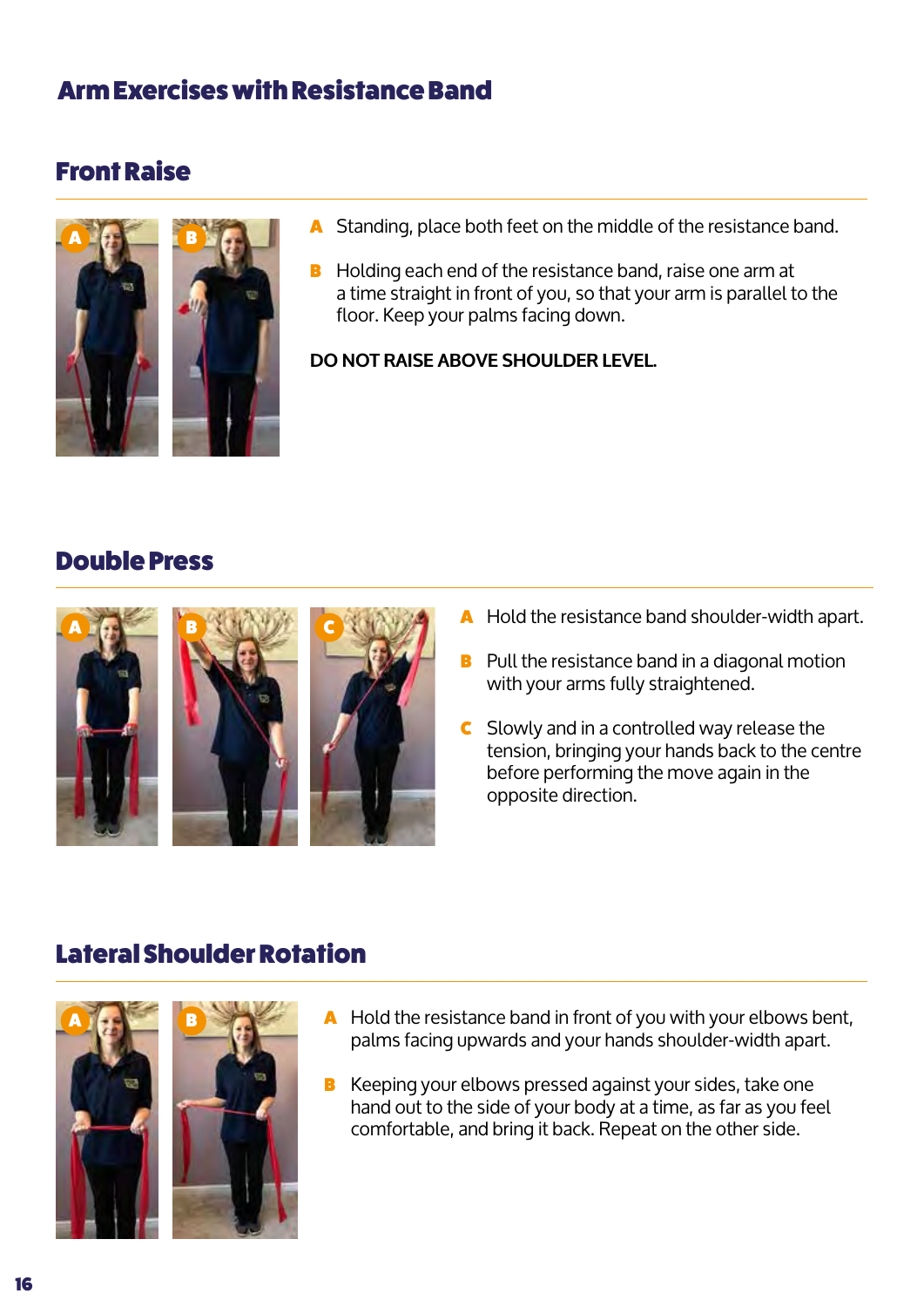## Leg Exercises with Resistance Band

## Single Leg Extension



#### **Sit on a chair with your back straight.**

- A Place one foot in the middle of the resistance band, holding both ends of the band in your hands.
- B Bend your knee towards you, then straighten it back out in front of you before returning to your starting position and repeating with the other leg.

## Outer Thigh Stretch



- A Sitting on the chair, wrap the band around both legs, keeping your feet flat on the floor.
- B Push both legs out against the band's resistance.

**Hold for a count of 2, relax and repeat.**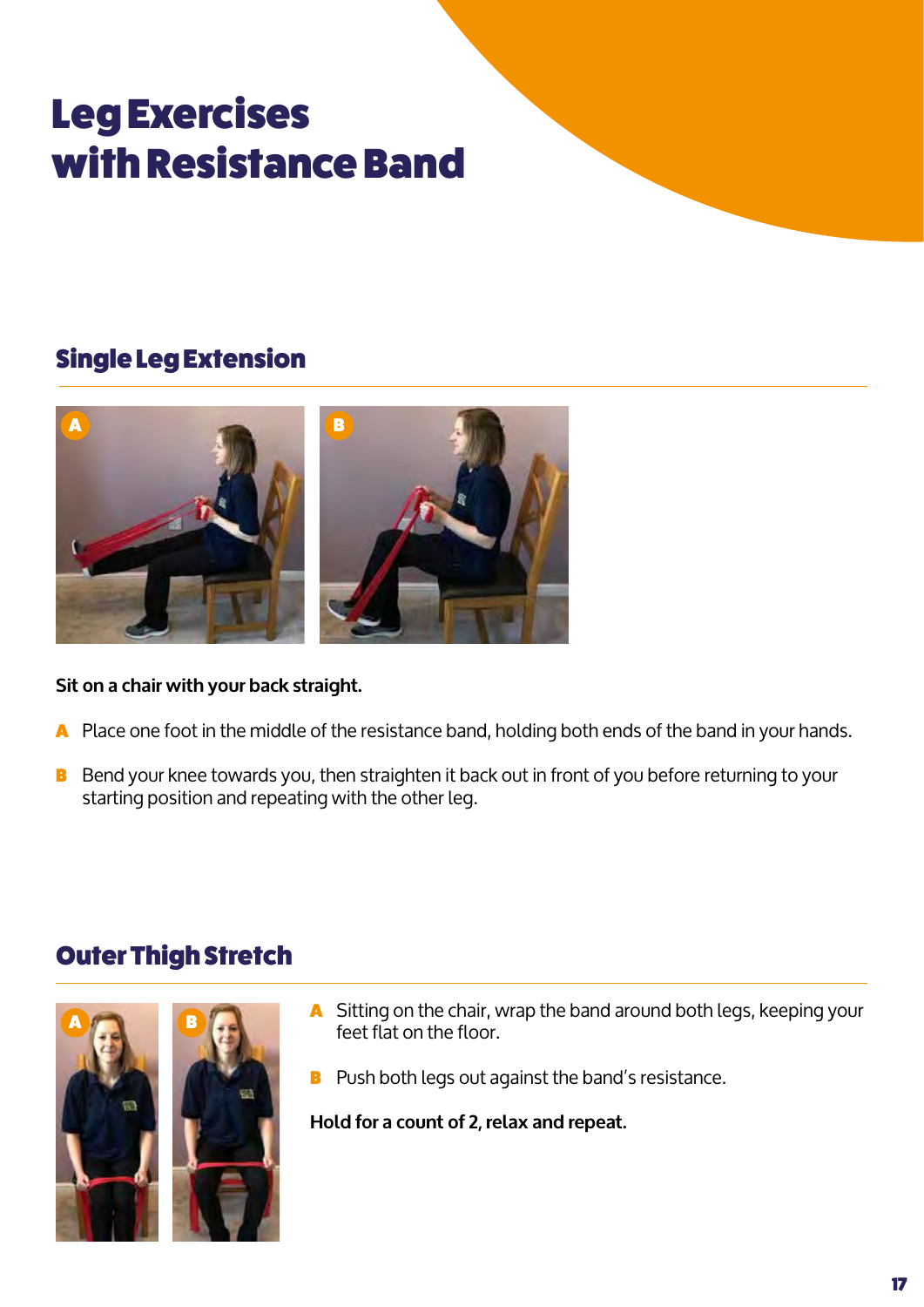# Cardio exercises

These cardiovascular exercises don't use a resistance band, but should be attempted after you're comfortable doing the gentle exercises at the start of this booklet.

#### Marching and Punching



- Standing on the spot, march at a speed appropriate for your level.
- Punch arms forward.

#### Adaptation: Seated Marching

- Sit forward on a chair, keep your back straight and sit tall.
- March at a speed appropriate for your level.
- Punch arms forward.

#### Progression

- March and touch opposite hand to knee.
- March and touch opposite elbow to knee.

## Imaginary Skipping



Marching on the spot, move your arms as if you were skipping.

#### Progression

Gently jog and move your arms as if you were skipping.

#### Side Steps



• Step to the left side, lifting your left arm up to the side as you do so. Then do the same on the right side, and repeat alternating sides.

#### Progression

- Side steps, with both arms lifting with each step.
- Star jumps.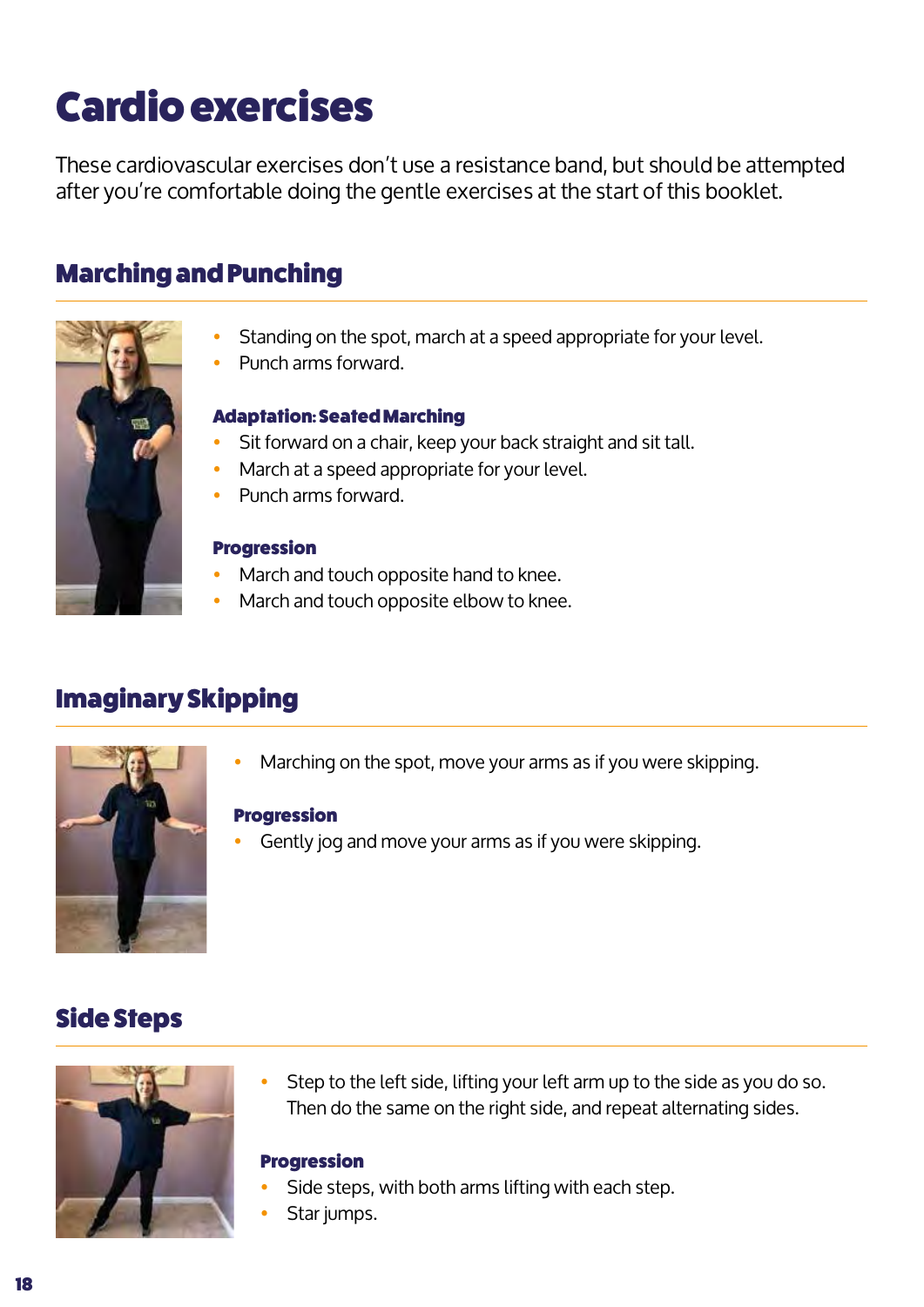## Cool down

It's important to perform a cool down after your workout to allow your heart rate to decrease gradually and your body temperature to return to normal.

Stretching when you're cooling down is important because your limbs, muscles, and joints are still warm.

Stretching can help reduce the build-up of lactic acid, which can lead to muscles cramping and stiffness.

If you experience muscle stiffness in the following day or two, repeat these cool down stretches and make sure you drink plenty of water to rehydrate.

## Stretches : hold for 15-30 seconds

## Marching on the spot perform:

**Shoulder Rolls** - roll your shoulders forwards and then back.

**Chest Opener** - lift your arms up in front, palms touching, and open your arms out to the side.

**Back Stretch -** push your hands out in front of you, and look down slightly between your arms.

**Chest Stretch -** take arms behind your back, squeeze shoulder blades together and look up slightly.

**Shoulder Stretch -** take one arm across your body, pull gently to feel a stretch from your shoulder.

**Triceps Stretch -** take one arm behind your head, push back gently to feel in the back on bent arm

**Inside Leg Stretch -** take your left leg out to the side, making sure both feet are facing forwards, bend your left knee and sit back into the stretch. You should feel a stretch going up the inside of your right leg. Repeat on other side.

**Ankle rolls -** holding onto something for balance if needed, lift your left foot slightly off the ground and draw circles with your ankle in both directions. Repeat with your right foot.